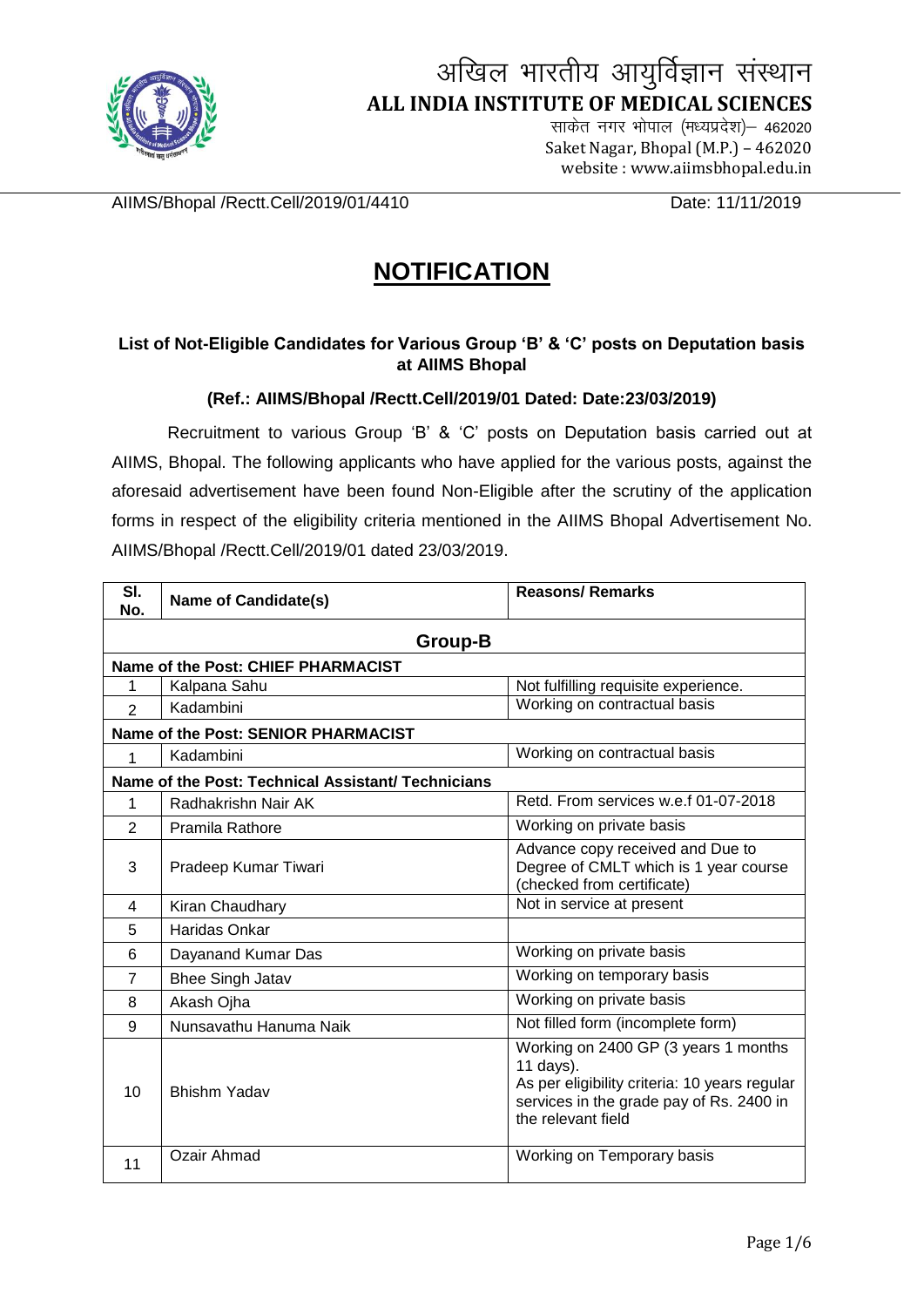| SI.<br>No.                                  | <b>Name of Candidate(s)</b>                          | <b>Reasons/Remarks</b>                                                                                                                                               |
|---------------------------------------------|------------------------------------------------------|----------------------------------------------------------------------------------------------------------------------------------------------------------------------|
| 12                                          | Kanchana Malvi                                       | Working on Temporary basis                                                                                                                                           |
| 13                                          | <b>Buland Kumar Gupta</b>                            | Due to shortage of required experience.                                                                                                                              |
| 14                                          | <b>Vinod Kumar Dhok</b>                              | Due to shortage of required experience.                                                                                                                              |
| 15                                          | Sandeep Kumar                                        | Candidate is not in regular service.                                                                                                                                 |
| 16                                          | <b>Gurdeep Singh</b>                                 | Working on private basis                                                                                                                                             |
| 17                                          | Ashish Massey                                        | Working on 2800 GP (3 years 7 months<br>21 days).<br>As per eligibility criteria: 10 years regular<br>services in the grade pay of Rs. 2400 in<br>the relevant field |
| 18                                          | <b>Sharad Kumar Nimlekar</b>                         | Working on 2800 GP (3 years 7 months<br>21 days).<br>As per eligibility criteria: 10 years regular<br>services in the grade pay of Rs. 2400 in<br>the relevant field |
| 19                                          | Maheshwari K                                         | Working on private basis                                                                                                                                             |
| 20                                          | Rameshwar Sanodiya                                   | Working on Temporary basis                                                                                                                                           |
| 21                                          | <b>Mrinal Kanti Mani</b>                             | Working on contractual basis                                                                                                                                         |
| 22                                          | Sangeeta Sanodiya                                    | Working on Temporary basis                                                                                                                                           |
| 23                                          | Rahul Joshi                                          | Working on 2800 GP (6 years 0 months<br>06 days). Dip. In Anaesthesia<br>Technician.                                                                                 |
| 24                                          | Sheetal Sariyam                                      | Working on private basis                                                                                                                                             |
| 25                                          | Asma Khan                                            | Incomplete form (no filled form)                                                                                                                                     |
| 26                                          | <b>Bharat Kumar Jatav</b>                            | Incomplete form (no filled form)                                                                                                                                     |
| 27                                          | Anil Vishwakarma                                     | Working on private basis                                                                                                                                             |
| 28                                          | Amar Jeet Gond                                       | Working on private basis                                                                                                                                             |
| 29                                          | Manglesh Pahadiya                                    | Working on private basis                                                                                                                                             |
| 30                                          | Reetu Yadav                                          | Not in service at present                                                                                                                                            |
| 31                                          | Jayashri Purushottam                                 | Working on Temporary basis                                                                                                                                           |
| 32                                          | Pradeep Kumar Gupta                                  | Working on Temporary basis                                                                                                                                           |
| 33                                          | Kavita Shakya                                        | Working on private basis                                                                                                                                             |
| 34                                          | Jham Singh Thakur                                    | Incomplete form (no filled form)                                                                                                                                     |
| 35                                          | Santosh Singh Parmal                                 | Working on contractual basis                                                                                                                                         |
| 36                                          | Sateesh Kumar                                        | Working on contractual basis                                                                                                                                         |
| 37                                          | Insaf Khan                                           | Working on private basis                                                                                                                                             |
| 38                                          | Dropati Verma                                        | Incomplete form (no filled form)                                                                                                                                     |
| 39                                          | Pratibha Prajapati                                   | Working on private basis                                                                                                                                             |
|                                             | Name of the Post: Librarian Grade- I (Documentalist) | Working on contractual basis                                                                                                                                         |
| 1                                           | Neema Asthana                                        |                                                                                                                                                                      |
| $\overline{2}$                              | Murlidhar Pandey                                     | Working on contractual basis                                                                                                                                         |
| 3                                           | Dr. Balram                                           | Working on contractual basis                                                                                                                                         |
| Name of the Post: Assistant Account Officer |                                                      |                                                                                                                                                                      |
| $\mathbf{1}$                                | Sunil Baraskar                                       | Working on contractual basis                                                                                                                                         |
| $\overline{2}$                              | Sanjay Vikhankar                                     | Working on contractual basis                                                                                                                                         |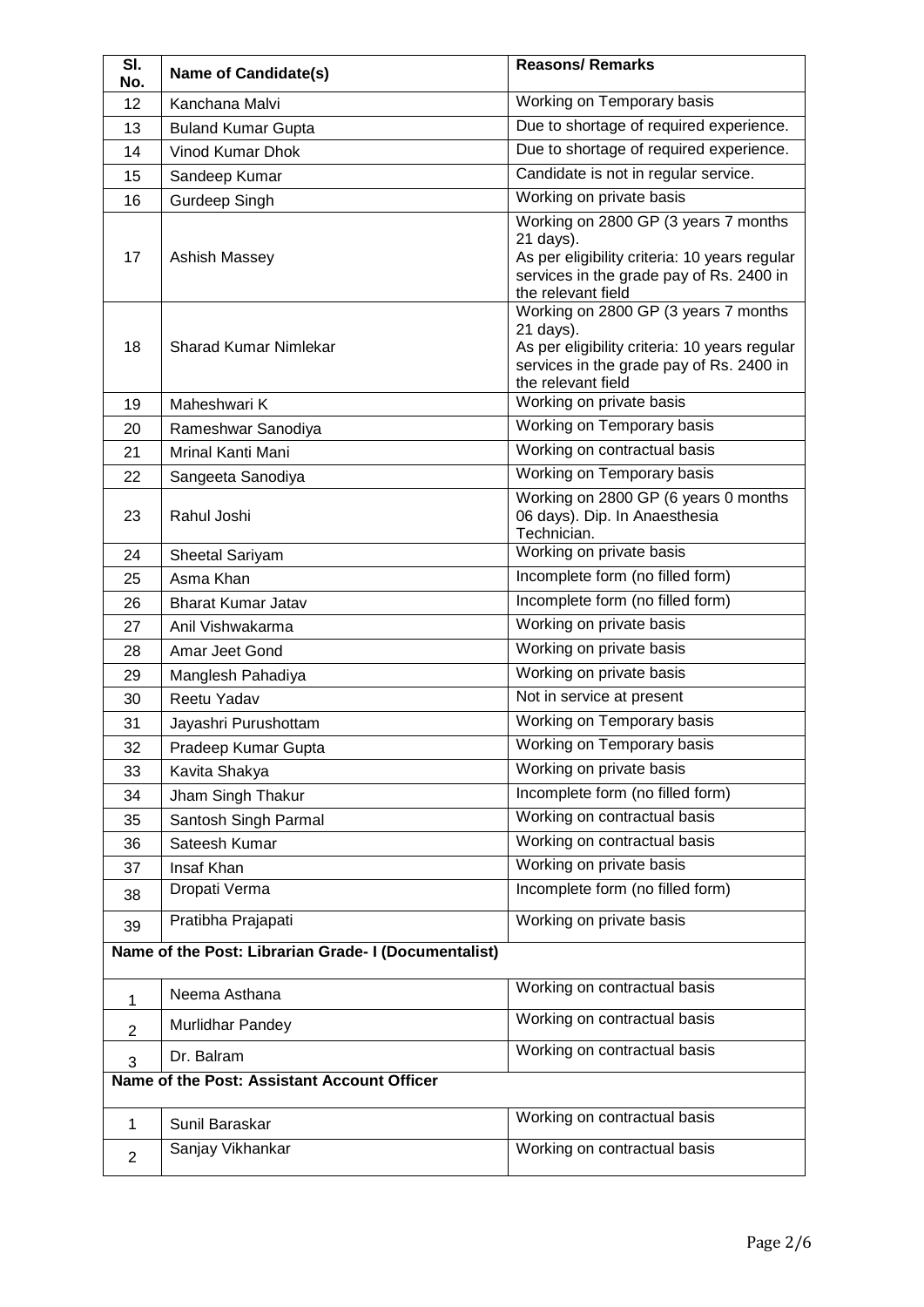| SI.<br>No.                        | <b>Name of Candidate(s)</b>              | <b>Reasons/Remarks</b>                                                                                                                                                             |
|-----------------------------------|------------------------------------------|------------------------------------------------------------------------------------------------------------------------------------------------------------------------------------|
| 3                                 | Mohd Adil Khan                           | Working on contractual basis                                                                                                                                                       |
| Name of the Post: Laundry Manager |                                          |                                                                                                                                                                                    |
| $\mathbf{1}$                      | Anil Kumar Jha                           | Working on temporary basis                                                                                                                                                         |
| $\overline{2}$                    | Jai Prakash Rajak                        | Working on temporary basis                                                                                                                                                         |
|                                   | Name of the Post: Sanitation Officer     |                                                                                                                                                                                    |
| 1                                 | Anand Kumar Shah                         | Not in service, incomplete form                                                                                                                                                    |
| $\overline{2}$                    | Poonam Patil                             | Working on private basis                                                                                                                                                           |
| 3                                 | Mohmmad Kamil Khan                       | Candidate has no experience in 200<br>bedded hospital of central/State/UT<br>Govt. Not holding analogous post. Not<br>mentioned present scale of pay & GP.                         |
| 4                                 | Purushottam Singh Chauhan                | Working on private basis                                                                                                                                                           |
|                                   | Name of the Post: Medical Record Officer |                                                                                                                                                                                    |
| 1                                 | Mohan K.                                 | Working on private job on consolidated<br>pay.                                                                                                                                     |
| $\overline{2}$                    | Dr. Kamla Mishra                         | Experience: 3 years 3 months 21 days<br>As per criteria: Junior Medical Record<br>officer with 6 years of regular service in<br>the grade pay of Rs. 2800 in the<br>relevant field |
| 3                                 | Ganesh Jaggu Hingve                      | Private job, after due date + Unsigned<br>application                                                                                                                              |
| 4                                 | Saurabh                                  | Speed Post booked<br>on 23.04.2019 and received on<br>26.04.2019                                                                                                                   |
|                                   | Name of the Post: CSSD Supervisor        |                                                                                                                                                                                    |
| 1                                 | Harikrishan Onkar                        | Working on private basis                                                                                                                                                           |
| $\overline{2}$                    | Sajin Prasad                             | Working on private basis                                                                                                                                                           |
| 3                                 | Radhakrishn Nair AK                      | Working on private basis                                                                                                                                                           |
|                                   | Name of the Post: Pharmacist Grade - I   |                                                                                                                                                                                    |
| 1                                 | Raju Kumar Gupta                         | Working on contractual basis                                                                                                                                                       |
| $\overline{2}$                    | Pappu Lakhan Navik                       | No filled form (incomplete form)                                                                                                                                                   |
| 3                                 | Rohit Maywad                             | Working on contractual basis                                                                                                                                                       |
| 4                                 | Md Noor Alam                             | Working on private basis                                                                                                                                                           |
| 5                                 | <b>Vikas Kumar Patel</b>                 | Working on contractual basis                                                                                                                                                       |
| 6                                 | <b>Ankit Choubey</b>                     | not in service                                                                                                                                                                     |
| $\overline{7}$                    | Roopesh Kumar Shrivastava                | Working on private basis                                                                                                                                                           |
| 8                                 | Sonu                                     | Working on private basis                                                                                                                                                           |
| 9                                 | Rajesh Kumar Kushwaha                    | Working on private basis                                                                                                                                                           |
| 10                                | Rameshwar Sanodiya                       | Working on temporary basis                                                                                                                                                         |
| 11                                | <b>Govind Raikwar</b>                    | No filled form (incomplete form)                                                                                                                                                   |
| 12                                | Priya Yadav                              | Working on contractual basis                                                                                                                                                       |
| 13                                | Jitendra Sahu                            | Working on private basis                                                                                                                                                           |
| 14                                | Prashant                                 | Working on private basis                                                                                                                                                           |
| 15                                | Swati Singh                              | No filled form (incomplete form)                                                                                                                                                   |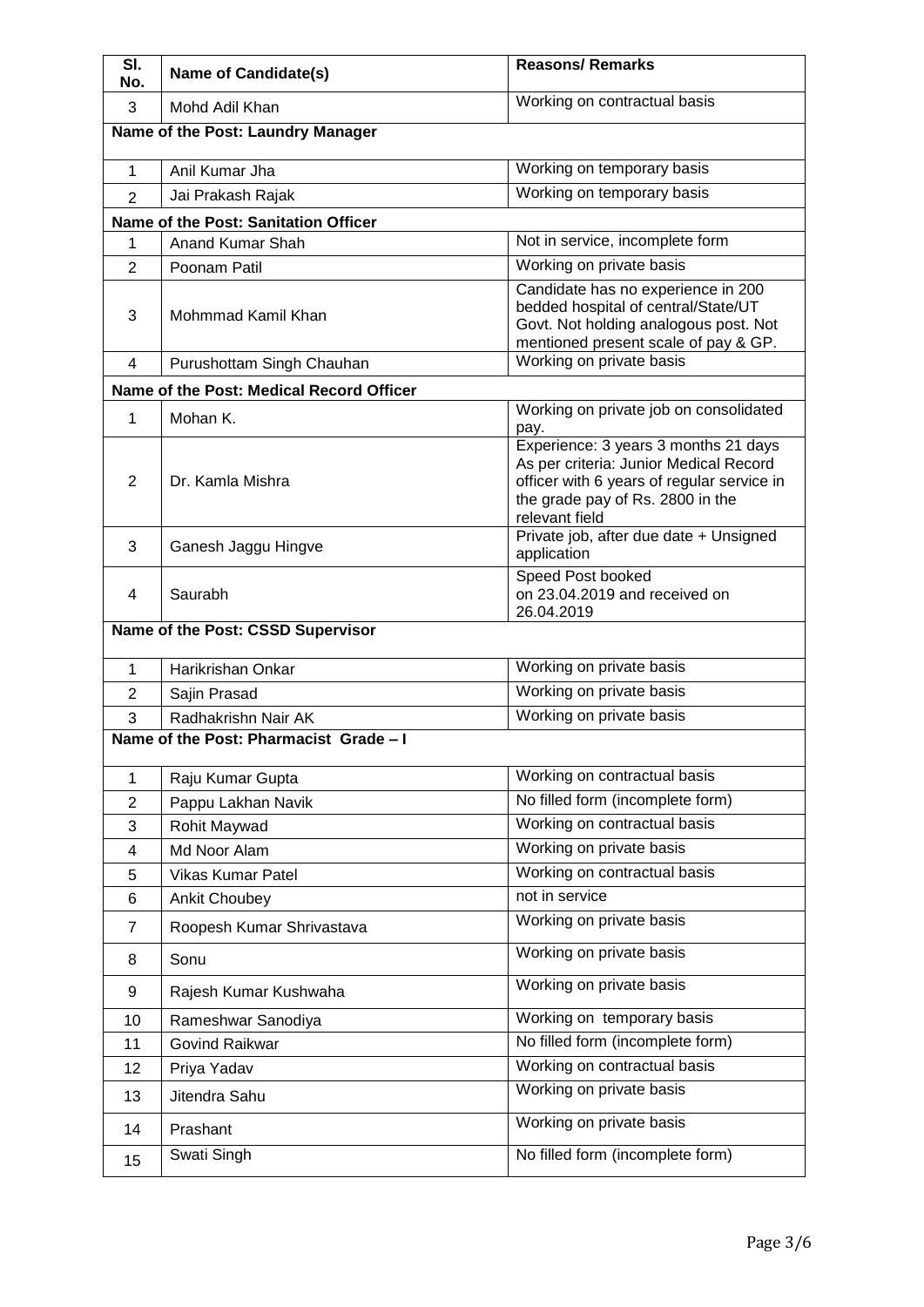| SI.<br>No.                                 | <b>Name of Candidate(s)</b>                       | <b>Reasons/Remarks</b>                                                                                                               |
|--------------------------------------------|---------------------------------------------------|--------------------------------------------------------------------------------------------------------------------------------------|
| 16                                         | Nidhi Jain                                        | Working on private basis                                                                                                             |
| 17                                         | Satish Parmar                                     | No filled form (incomplete form)                                                                                                     |
| 18                                         | Monika Parmar                                     | No filled form (incomplete form)                                                                                                     |
| Name of the Post: Assistant Stores Officer |                                                   |                                                                                                                                      |
| $\mathbf{1}$                               | <b>Sushant Verma</b>                              | Retd from services w.e.f. 31.01.2019                                                                                                 |
| $\overline{2}$                             | Pradeep Kumar Acharya                             | Retired from Services on 31.08.2017                                                                                                  |
| 3                                          | Harendra Lohia                                    | Not holding the analogous post.                                                                                                      |
| 4                                          | <b>Tapas Chakraborty</b>                          | Not holding the analogous post.                                                                                                      |
| 5                                          | Sunil Baraskar                                    | Working on private basis                                                                                                             |
| 6                                          | Ravindra Jain                                     | No filled form (incomplete form)                                                                                                     |
| $\overline{7}$                             | Deepak Rajput                                     | Working on private basis                                                                                                             |
| 8                                          | Shashank Agnihotri                                | Working on contractual basis                                                                                                         |
| 9                                          | <b>Ritul Gupta</b>                                | Working on temporary basis                                                                                                           |
| 10                                         | Arvind Kumar Vishwakarma                          | No filled form (incomplete form)                                                                                                     |
|                                            | Name of the Post: Manager/Supervisor /Gas Officer |                                                                                                                                      |
| 1                                          | Vishnu Karray                                     | Retd from services w.e.f. 31.12.2015                                                                                                 |
| $\overline{2}$                             | Ambarish Gautam                                   | No filled form (incomplete form)                                                                                                     |
| 3                                          | Shekhar Kumar Agarwal                             | Retd from services w.e.f. 31.03.2017                                                                                                 |
|                                            | Name of the Post: Office Superintendent           |                                                                                                                                      |
| 1                                          | Shri Dileep Phadnis                               | Working on contractual basis                                                                                                         |
| $\overline{2}$                             | Shekhar Kumar Agarwal                             | Retd from services w.e.f. 31.03.2017                                                                                                 |
| 3                                          | Varsha Sudhakar Guhe                              | Working on contractual basis                                                                                                         |
| 4                                          | Sanjay Tiwari                                     | Exp.: Total 7 years.<br>As per criteria: 10 years regular service<br>in the relevant grade pay of Rs. 2400 in<br>the relevant field. |
| 5                                          | Priyanka Solanki                                  | Working on contractual basis                                                                                                         |
| 6                                          | Satwinder Kaur Saini                              | No filled form (incomplete form)                                                                                                     |
|                                            | Name of the Post: Personal Assistant              |                                                                                                                                      |
| $\mathbf{1}$                               | Satwinder Kaur Saini                              | No filled form (incomplete form)                                                                                                     |
| $\overline{2}$                             | Manish Nair                                       | Working on private basis                                                                                                             |
| 3                                          | Arun Vishwakarma                                  | Working on private basis                                                                                                             |
| 4                                          | Pranjali Singh                                    | No filled form (incomplete form)                                                                                                     |
| 5                                          | Shashank Agnihotri                                | Working on contractual basis                                                                                                         |
| 6                                          | Preeti M Nair                                     | Candidate not holding the analogous<br>post.                                                                                         |
| 7                                          | Aju Joseph                                        | Candidate not holding the analogous<br>post.                                                                                         |
| 8                                          | Dinesh Kumar Patel                                | Candidate not holding the analogous<br>post.                                                                                         |
| Name of the Post: Private Secretary        |                                                   |                                                                                                                                      |
| 1                                          | Neha Jain                                         | Working on private basis                                                                                                             |
| $\overline{c}$                             | Dinesh Kumar Patel                                | Candidate not holding the analogous<br>post.                                                                                         |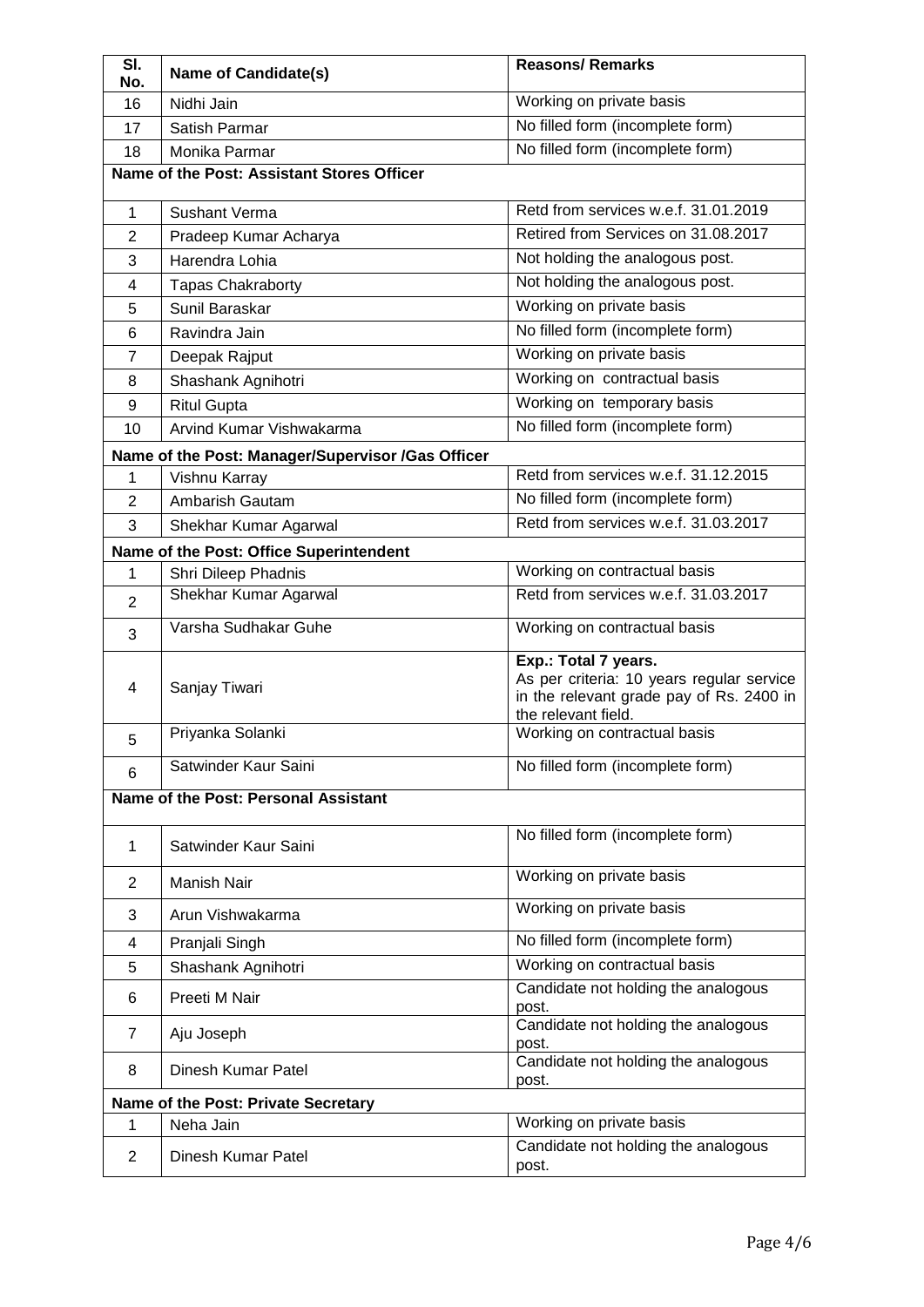| $\overline{\mathsf{SI}}$<br>No.    | <b>Name of Candidate(s)</b>                        | <b>Reasons/ Remarks</b>                                                                                                 |
|------------------------------------|----------------------------------------------------|-------------------------------------------------------------------------------------------------------------------------|
|                                    |                                                    | Candidate not holding the analogous                                                                                     |
| 3                                  | Sanjiv Subherwal                                   | post.                                                                                                                   |
|                                    | Name of the Post: Assistant Administrative Officer |                                                                                                                         |
| 1                                  | Venishankar Channe                                 | Working on contractual basis                                                                                            |
| $\overline{2}$                     | Kapil Batham                                       | No filled form (incomplete form)                                                                                        |
| 3                                  | Pramila Prasad                                     | Working on private basis                                                                                                |
| 4                                  | Sunil Baraskar                                     | Working on private basis                                                                                                |
| 5                                  | Nazneen Bano                                       | Working on private basis                                                                                                |
| 6                                  | Vinesh Lalwani                                     | Working on private basis                                                                                                |
| $\overline{7}$                     | Neha Jain                                          | Working on private basis                                                                                                |
| 8                                  | Abeer Ahmad Siddiqui                               | Working on private basis                                                                                                |
| 9                                  | <b>Tripti Gour</b>                                 | Working on private basis                                                                                                |
| 10                                 | Rahul Jain                                         | Working on temporary basis                                                                                              |
| 11                                 | Gopal Krushna Pattanayak                           | Working on temporary basis                                                                                              |
| 12                                 | Dr. Kamla Mishra                                   | Working on Adhoc basis                                                                                                  |
| 13                                 | Mohd. Salman Khan Mansuri                          | Working on Adhoc basis                                                                                                  |
| 14                                 | Sanjiv Subherwal                                   | Due to shortage of requisite experience.                                                                                |
| 15                                 | Kavita Dongre                                      | Candidate has not mentioned anywhere<br>in her application the nature of her job<br>and name of post of relevant field. |
| 16                                 | Ritesh Mahansingh Verma                            | Working on private basis                                                                                                |
| 17                                 | <b>Ritul Gupta</b>                                 | Temporary basis, received after due<br>date 23.04.2019                                                                  |
|                                    | Name of the Post: Assistant Engineer (Civil)       |                                                                                                                         |
| 1                                  | Mahuya Roy                                         | Incomplete form (no filled form)                                                                                        |
| $\overline{2}$                     | <b>Mukesh Kumar</b>                                | Working on private basis                                                                                                |
|                                    | Name of the Post: Assistant Engineer (Electrical)  |                                                                                                                         |
| 1                                  | Pankaj Yadav                                       | Working on private basis                                                                                                |
| $\overline{2}$                     | Neelam Singh                                       | Working on contractual basis                                                                                            |
|                                    | Name of the Post: Assistant Security Officer       |                                                                                                                         |
| 1                                  | Shekhar Kumar Agarwal                              | Retd from services w.e.f. 31.03.2017                                                                                    |
| $\overline{2}$                     | Hari Prakash Nagar                                 | Retired from Services on 30.09.2018                                                                                     |
| 3                                  | Lekhraj Tiwari                                     | Retd from Indian Army dated<br>01.01.2003                                                                               |
| 4                                  | Rishi Ashok Kumar Badgaiyan                        | Retd from Indian Army dated<br>31.05.2017                                                                               |
|                                    | <b>GROUP-C</b>                                     |                                                                                                                         |
| Name of post: Upper Division Clerk |                                                    |                                                                                                                         |
| 1                                  | <b>Pulkit Tandan</b>                               | Working on private basis                                                                                                |
| $\overline{2}$                     | Shri Dileep Phadnis                                | Working on contractual basis                                                                                            |
| 3                                  | Liji Krishna Manish Nair                           | Working on private basis                                                                                                |